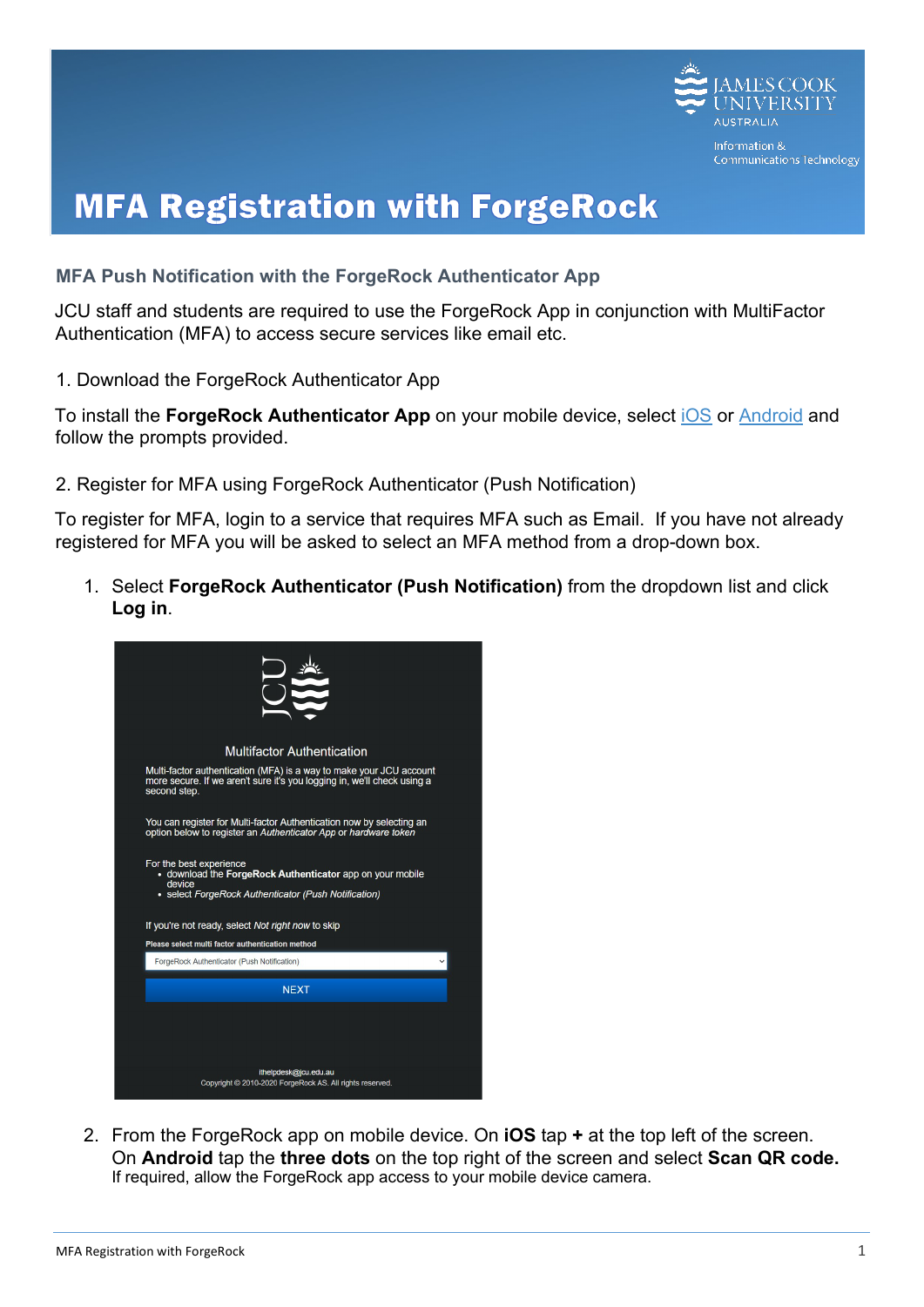| No SIM 字 | □ 11:08 pm             | Q <sub>0</sub> | 2:57 3                 | $\bullet$ 0 |
|----------|------------------------|----------------|------------------------|-------------|
|          | My Accounts            |                | My Accounts            |             |
|          | No accounts registered |                | No accounts registered |             |
|          |                        |                |                        |             |
|          |                        |                | 4<br>۰                 | n           |

3. Scan the **QR code** displayed on the computer screen, point your mobile camera so that the QR code is in the center of the viewscreen.



- 4. From your computer, print or save a copy of your **Recovery Codes** to a password manager (eg: [LastPass\).](https://jamescookuniversity.sharepoint.com/sites/ICTCommsHub/SitePages/LastPass-for-JCU.aspx) These are needed if your phone is damaged, your recovery codes are the key to recover your access. Treat them like you would a \$100 note.
- 5. Click **Log In**.